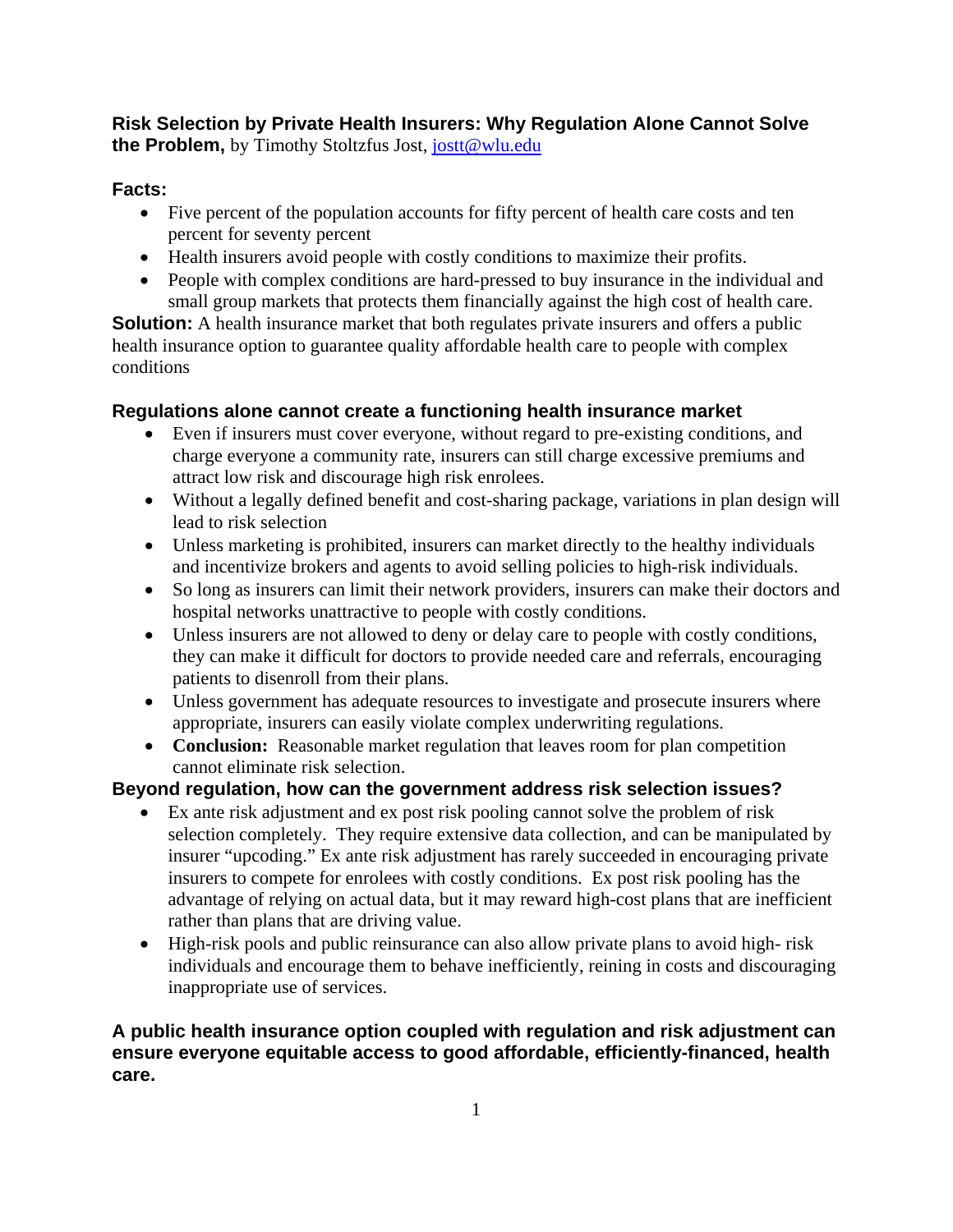## **Risk Selection by Private Health Insurers: Why Regulation Alone Cannot Solve the Problem**

#### Timothy Stoltzfus Jost

 One approach to health care reform that is currently receiving a great deal of attention would be to impose an individual mandate to force Americans to buy private health insurance, and then to rely on competition among private health insurers to bring down health care costs and to make insurance more affordable. The most substantial problem that must be surmounted in any health care financing system built on competition among private insurers is how to deal with risk selection. It is a well known fact that in any given year, a very small proportion of the population accounts for a very large percentage of health care  $costs<sup>1</sup>$ . The most profitable strategy, therefore, for a health insurer in the individual or small group market is to refuse to insure very high cost applicants; to calibrate premiums to match the risk of other applicants (higher premiums for higher risks, lower premiums for lower risks); and to use pre-existing conditions clauses, policy exclusions, and even post-claims underwriting to back up underwriting requirements and limit insurer risk.<sup>2</sup> While risk selection is profitable for insurers, however, it makes health care less accessible to those who need it most and makes a solidaritybased sharing of risk broadly across the population impossible. Risk selection, moreover, can result in the chronically ill and others with high medical needs receiving poorer quality care and poorer service. Finally, risk selection represents a deadweight welfare loss for society since it results in insurers devoting significant resources towards a zero sum game that does nothing to benefit society, and certainly nothing to improve access to health care or lower its cost.<sup>3</sup>

 One of the most common responses to insurer risk selection is regulation. Insurers can be required to guarantee issue and renewal of their policies to any person who wishes to purchase them. Guaranteed issue and renewal requirements are imposed in the small group market by the federal Health Insurance Portability and Accountability Act (which also requires guaranteed renewal in the individual market) and by all states.<sup>4</sup> Premium disparity between high and low risk individuals and groups can be limited by "rate bands," which, for example, limit the highest rates an insurer may charge to twice the rates charged to healthier insureds.<sup>5</sup> Some jurisdictions go further and require community rating, i.e. charging all applicants the same rates, or modified community rating, allowing rate variation based only on age or geographic location, for example. New York permits variation in small group premiums based only on geography and whether the policy is for an individual or family. Jurisdictions can also limit or ban preexisting conditions clauses (as HIPAA does for group policies), and try to prohibit post-claims underwriting, under which insurers retroactively deny coverage once an insured files high cost claims based on renewed scrutiny of flaws in the application process Regulation of insurer risk selection practices is ubiquitous in the small group market in the United States, and has been applied by a number of states to the individual market as well.<sup>6</sup>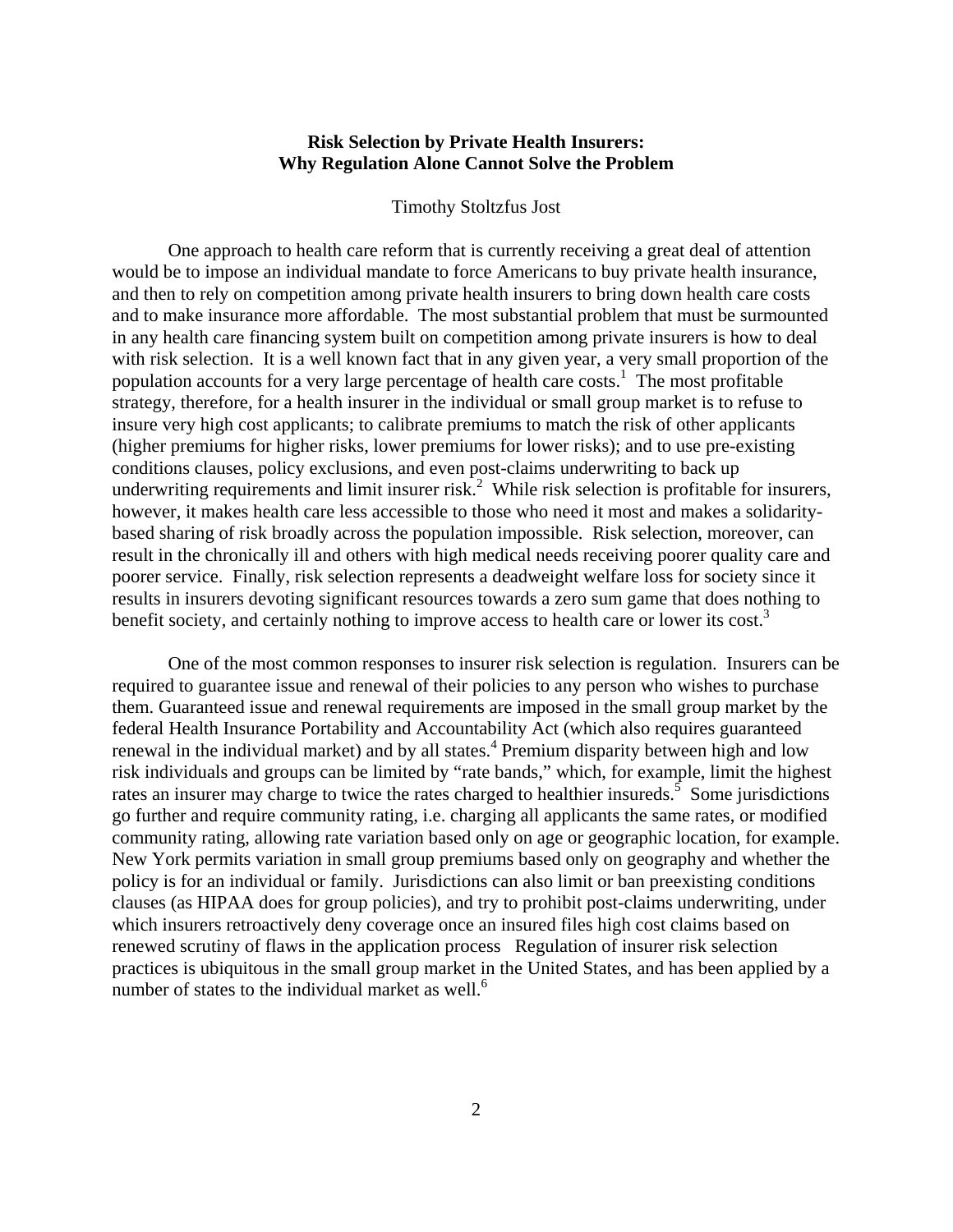## Regulation Prohibiting Risk Selection Does Not Eliminate Risk Selection

 Simply prohibiting risk selection through regulation, however, does not by any means end it. Insurers have a variety of tools available to continue to risk select even if explicit risk underwriting is prohibited.<sup>7</sup> First, as long as any variation is permitted in insurance products, differences in insurance products can be used for risk selection. Benefit packages can be designed, for example, to attract good risks (including athletic club memberships or running shoes, for example) or to deter bad (by, for example, limiting benefits or excluding coverage for chronic diseases such as mental illness). Insurer advertising can also target low risk groups, attracting the young and healthy for example. Insurers can offer policies with high cost sharing and "consumer-driven" account based products, which are likely to attract good risks and to be unattractive to bad risks.<sup>8</sup> Rate regulation usually considers only rate variation with respect to a particular product, but premiums can vary dramatically between policies offering slightly different cost-sharing or benefit packages as members sort themselves out (or are sorted out by agents) depending on their perceived need for coverage.<sup>9</sup> Insurers can also use their provider networks for risk selection, offering, for example, outstanding sports medicine providers but limited diabetes care resources.<sup>10</sup> Even under strict community rating, insurers are still allowed to vary their premiums based on the nature of the product they sell, thus insurers can steer higher risk enrollees toward higher cost products that offer marginally more benefits or less costsharing. $^{11}$ 

## Private Plans Market to the Healthy

 Marketing strategies can also assist in risk selection. Insurers may offer favorable group rates to faux associations, formed solely to attract good risks. There is evidence in the United States of the formation of "air breather" associations (associations that are open to anyone who breaths air, and is a good risk) to siphon off good risks from regulated markets, and of subsequent wild swings in rates as these associations attract poorer risks as well.<sup>12</sup> In the Netherlands, where insurers are allowed to offer a discount of up to ten percent to group plans, group rates have apparently been used to attract low risk groups and not been offered to groups offering worse risks.<sup>13</sup> In Switzerland, where risk underwriting is prohibited, health insurers, who must by law be nonprofit, are often linked with for-profit companies that sell other insurance products that can be underwritten, such as supplemental health insurance.<sup>14</sup> These products can be linked with health insurance products and offered at favorable rates to good risks. In the United States, insurance agents have been used to attract good risks and stave off bad risks, so-called "field underwriting."<sup>15</sup> Insurers have manipulated commissions to discourage certain kinds of high risk policies or to give incentives to agents who steer good risks to the insurer.<sup>16</sup> In Australia (another jurisdiction in which health insurance is community rated), insurers have reportedly opened offices on the second floor of buildings without elevators to discourage the physically challenged.

Private Plans Encourage People with Costly Conditions to Disenroll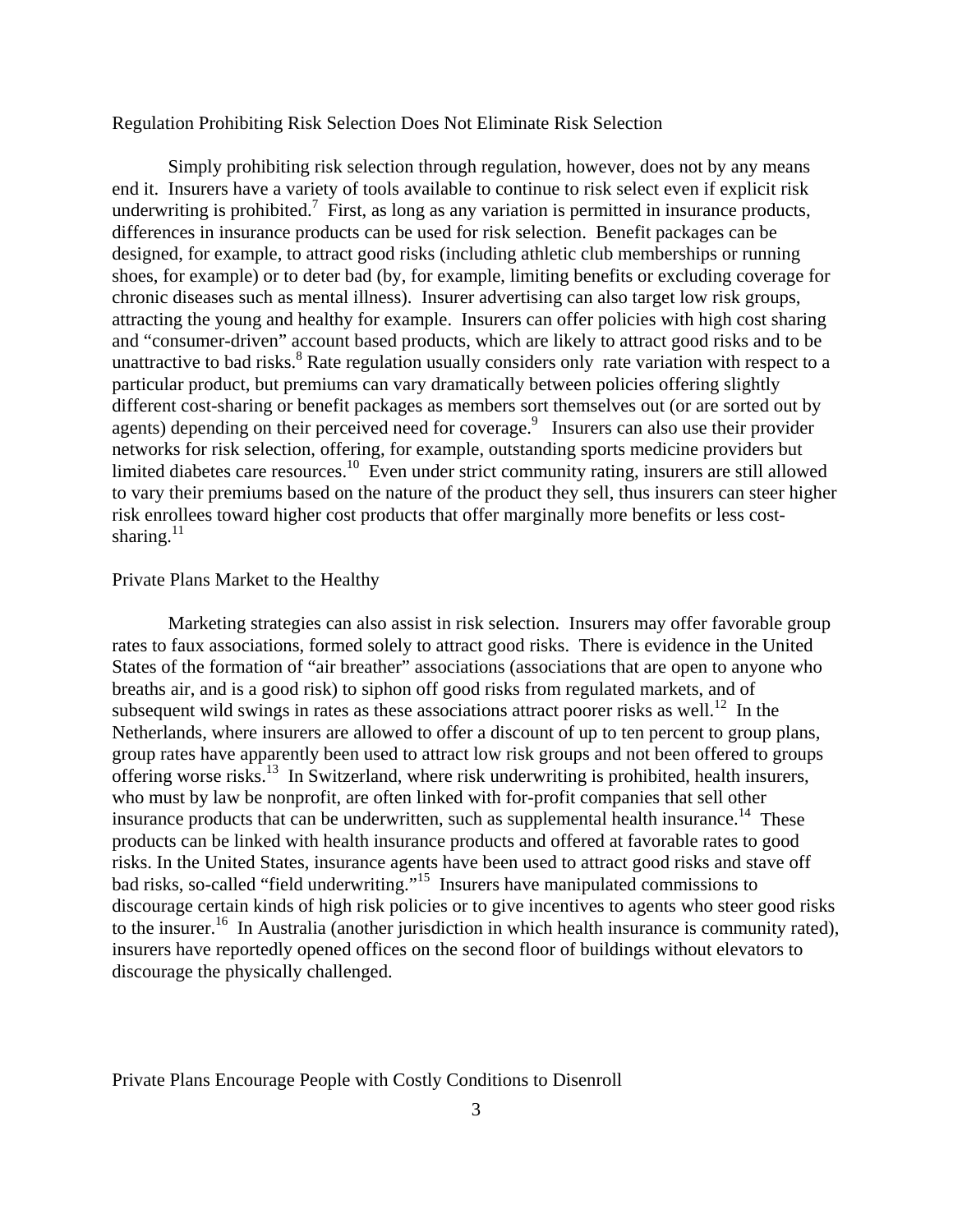Disenrolling high cost insureds can be even more beneficial to the bottom line than enrolling low risk insureds (a practice known as "lemon dropping" in contrast to the other primary insurance risk selection practice, "cherry picking").<sup>17</sup> Rigorous utilization review and poor service can encourage high cost enrollees to seek coverage elsewhere. 18 In jurisdictions where reissue of a policy must be guaranteed, insurers can discontinue a particular policy (a "closed block of business"), leaving high risks in the closed pool but selectively offering low risk insureds in the pool access to other plans.<sup>19</sup> As the experience of the vestigial plan deteriorates, the insurer raises rates until those remaining in the plan abandon it (or pay something close to their actuarial cost).

#### Regulators often Lack the Resources to Oversee Compliance by Private Plans

 Finally, just because a regulation exists on the books does not mean that it is effective. Regulators commonly simply require the chief actuary of an insurer to certify compliance with rating requirements and do not look behind the certification.<sup>20</sup> Alternatively, the regulator may require insurers to file rates or policies. If insurers are allowed to vary their rates based on the benefit package, cost-sharing, provider networks, age, or geography, a regulator may be dealing with dozens of rate packages from one insurer. Regulators often lack the resources to determine whether rate variation is in fact legitimate. Increasingly, moreover, regulators rely on complaints to identify noncompliance, but rarely would an applicant know that the rate it was offered was illegally high.<sup>21</sup> Even if a regulator suspects that an insurer is violating risk underwriting rules, the regulator may lack the enforcement resources or tools to go after the insurer. A regulator, for example, that has no enforcement response other than license revocation may well be powerless in the face of suspected minor manipulation of rates, as may a regulator who must convince an overworked attorney general's office that an insurer's violation of a regulation is serious enough to warrant the dedication of scarce legal resources.

### Incentives for Health Plans to Serve People with Costly Conditions

 If regulation does not stop risk selection, how can it be addressed? One solution is ex ante risk adjustment of premiums to reward insurers who accept high risk enrollees.<sup>22</sup> Another is ex post risk pooling among insurers to require insurers that attracted lower risk insureds to compensate insurers who ended up with higher risk insureds. Yet another strategy is public reinsurance to compensate all insurers for particularly high cost cases. A fourth is high risk pools, which provide public insurance for persons who are so high risk that they cannot find insurance in the private market.

## Risk Adjustment is Difficult, and Easy to Game

 Risk adjustment of premiums usually requires premiums to be collected by a central fund, which then pays them out to insurers after adjusting for the risk of individual insureds, and perhaps adding public subsidies. Premiums for Medicare Advantage plans and Part D prescription drug plans, for example, are risk adjusted. Premiums in the Netherlands and Switzerland are also risk adjusted. If risk adjustment is dramatic enough, it can even turn the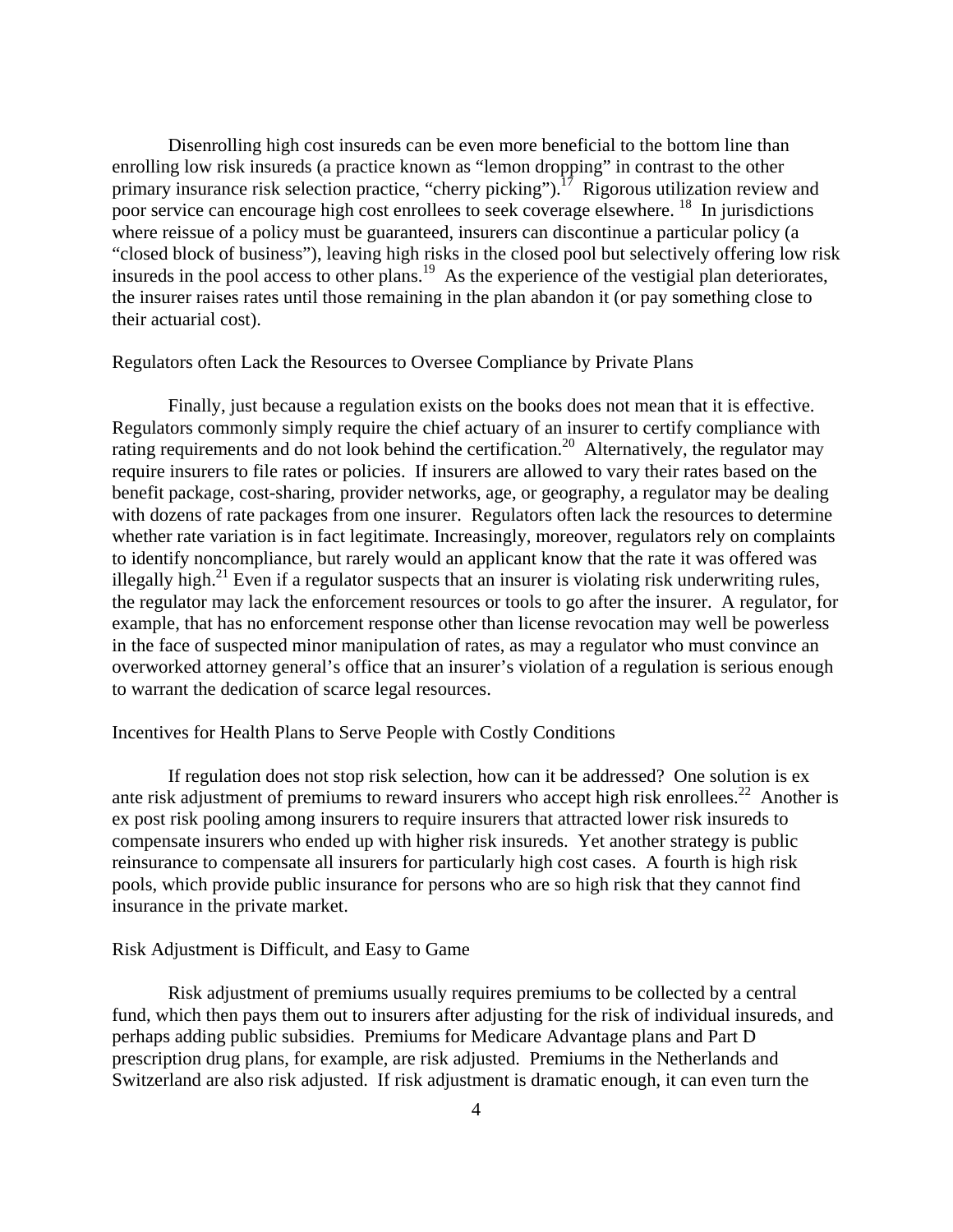tables on which applicants are most attractive to an insurer. But risk adjustment is only effective to the extent it is accurate, or at least as accurate as the insurer's estimation of risk. For example, simply adjusting for age and gender, as Switzerland has traditionally done, is not enough to discourage risk selection.23 If risk adjustment adjusts only for certain risk factor, it may encourage gaming by insurers who focus on the particular conditions for which rates are adjusted. Risk adjustment can be undermined by "upcoding" by insurers to make their insured population seem higher risk than it actually is, as has apparently occurred in the Medicare Advantage program.<sup>24</sup> Further, risk adjustment formulae may become outdated as newer technologies emerge for treatment of particular conditions that are more or less expensive than prior technologies. Moreover, it is unlikely that premiums can ever be adjusted sufficiently to make the highest risk patients attractive. Finally, risk adjustment depends on the extensive collection of data, which could be quite burdensome to the authority charged with risk adjusting and to insurers.<sup>25</sup>

## Risk Pooling is Also Problematic

 Ex post risk pooling by insurers is also a common approach to even out risk among insurers. Seven American states have provision for mandatory reinsurance programs among health insurers in the small group market, while nineteen states have voluntary programs.<sup>26</sup> The Netherlands and Germany have ex post risk pooling arrangements for insurers.<sup>27</sup> Ex post risk pooling has the advantage over ex ante premium adjustment that it is possible to adjust payments based on the actual experience of health insurers. It is problematic, however, to the extent that it risks rewarding insurers that experience high costs because they are administratively inefficient or because they do a poor job of controlling utilization and prices.<sup>28</sup>

 Thirty-five states have established high risk pools to insure individuals who are otherwise uninsurable.<sup>29</sup> Risk pools make insurer risk selection more acceptable because they provide access to insurance for some individuals whom insurers turn down. On the other hand, eligible applicants usually have to pay high rates for risk pool coverage, often up to 150 to 200 percent of a standard insurance premium, making coverage unaffordable to many who do not qualify for private insurance. In most states, risk pools have remained quite small, only six states have over 10,000 members.30 High risk pools, moreover, may actually facilitate risk selection by insurers to the extent that they make it less problematic. They effectively provide public subsidies for private insurer cherry picking. They also do nothing for people who develop costly conditions while already insured in a regular insurance plan.

Finally, public reinsurance of high cost cases can reduce incentives to risk select.<sup>31</sup> The Medicare Part D program assumes 80% of the risk for drug expenses exceeding \$6154 in total drug costs in 2009. New York also offers reinsurance for high cost cases in the small group market. Reinsurance should make high cost enrollees more acceptable to insurers, and also reduce the costs of insurers who would otherwise have to protect themselves against high cost cases. But if the government is going to invest tax dollars in health insurance, one must ask whether backstopping private insurers is the most efficient way to do it, particularly since reinsurance not only decreases the incentives insurers face to take high risk cases, but also decreases their incentives to control health care utilization and cost and operate efficiently.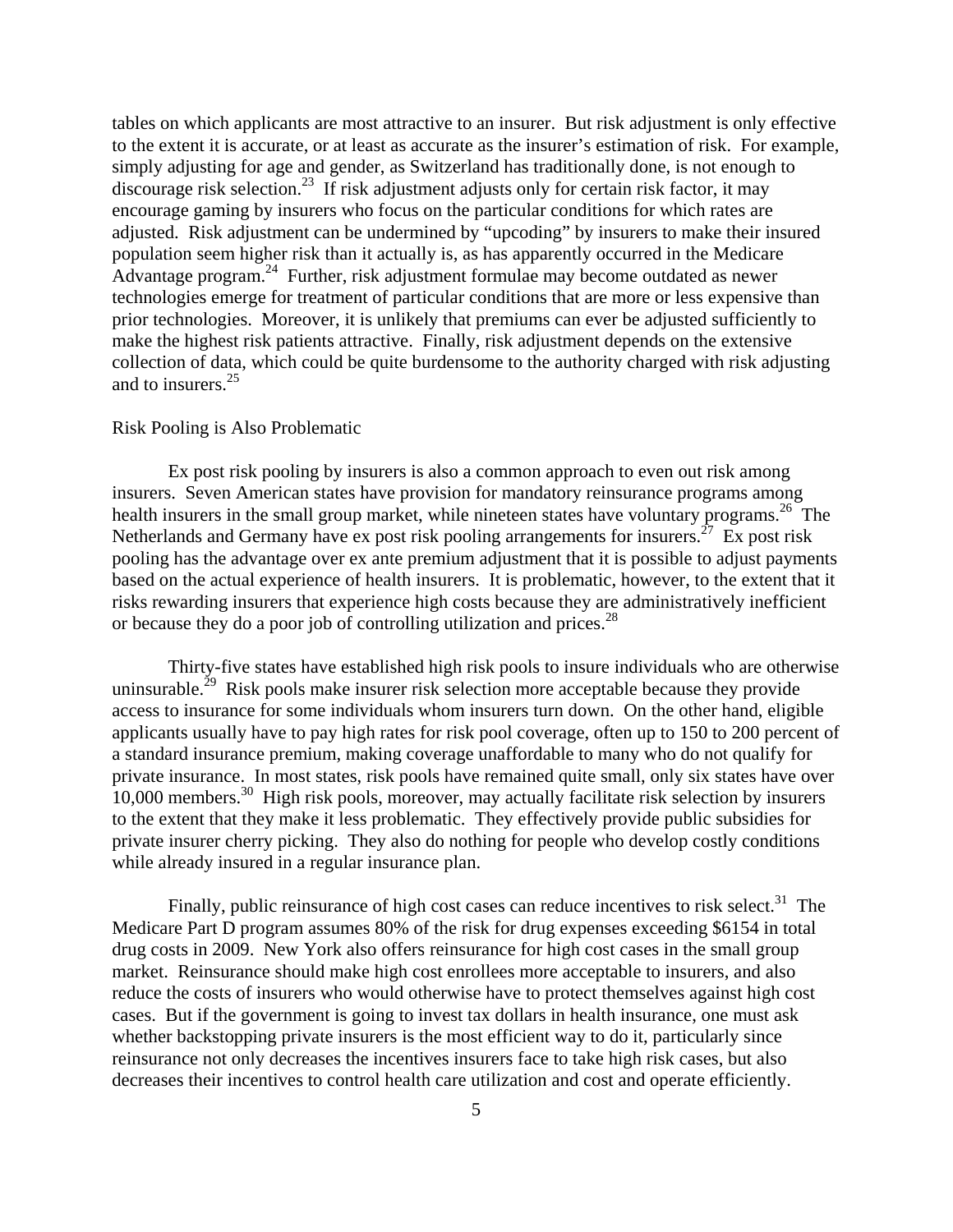In sum, there is no perfect solution to the problem of risk selection. Regulatory interventions that require guaranteed issue and renewal, limit the spread of premiums, or limit preexisting conditions clauses are one part of the answer, but certainly not the whole answer. Risk adjustment of premiums and risk pooling by insurers and possibly public reinsurance can also help, but each approach is only partial and several create perverse incentives.

## Public Health Insurance Option Helps Ensure Equitable and Affordable Access to Health Care

 One final approach to the problem must be considered, therefore. A public health insurance plan would provide an alternative source of coverage for people who could not find acceptable coverage under a private plan. Indeed, it is likely that if a public plan were created, it would inevitably have a worse risk pool than private plans, just as traditional Medicare does now compared to Medicare Advantage plans, or like the Blue plans traditionally have had when compared to commercial insurers. This tendency should be resisted to the extent possible– private plans should still be required to guarantee issue and to limit risk underwriting–because a public plan should not exist simply to subsidize risk selection by private insurers. A public plan would not be a tenable alternative if it truly became simply a high risk pool. But it must be recognized that even if underwriting is regulated closely the public plan will still be less able to defend itself against high risks than will private plans. Moreover, it should not defend itself against high risks. One of the primary reasons for the existence of a public plan is to assure that all have access to real insurance, that protects them from financial risk no matter what their health care needs.

 Two further steps, however, would help protect the public plan. First, there needs to be either ex ante risk adjustment of premiums or ex post risk pooling by insurers. If this is done right, it will inevitably result in the public plan receiving higher subsidies than private plans because the public plan will attract worse risks. If the public plan receives subsidies in this way, it will inevitably be claimed that the playing field is not level, that the public plan is receiving unfair subsidies. This argument must be rejected, as the subsidies are merely intended to level the playing field made unlevel by private plan risk selection.

 Second, if there is an individual mandate, a possibility to consider would be to assign persons who are required to purchase insurance but fail to do so to the public plan. It is not clear that this strategy would in fact help, as the uninsured tend to be less healthy than the insured.<sup>32</sup> It is likely that higher risk persons would be more likely to actively seek out insurance once subsidies made it affordable, while those left to default assignment would probably be those less in need of insurance. Using the public plan as a repository for those who did not otherwise choose a plan might go some distance toward leveling the playing field between the public plan and private insurers.

 In conclusion, it must not be assumed that simple regulation of private health insurance will make quality affordable health care available to all Americans.. A public plan is needed to assure equitable and affordable access to health care.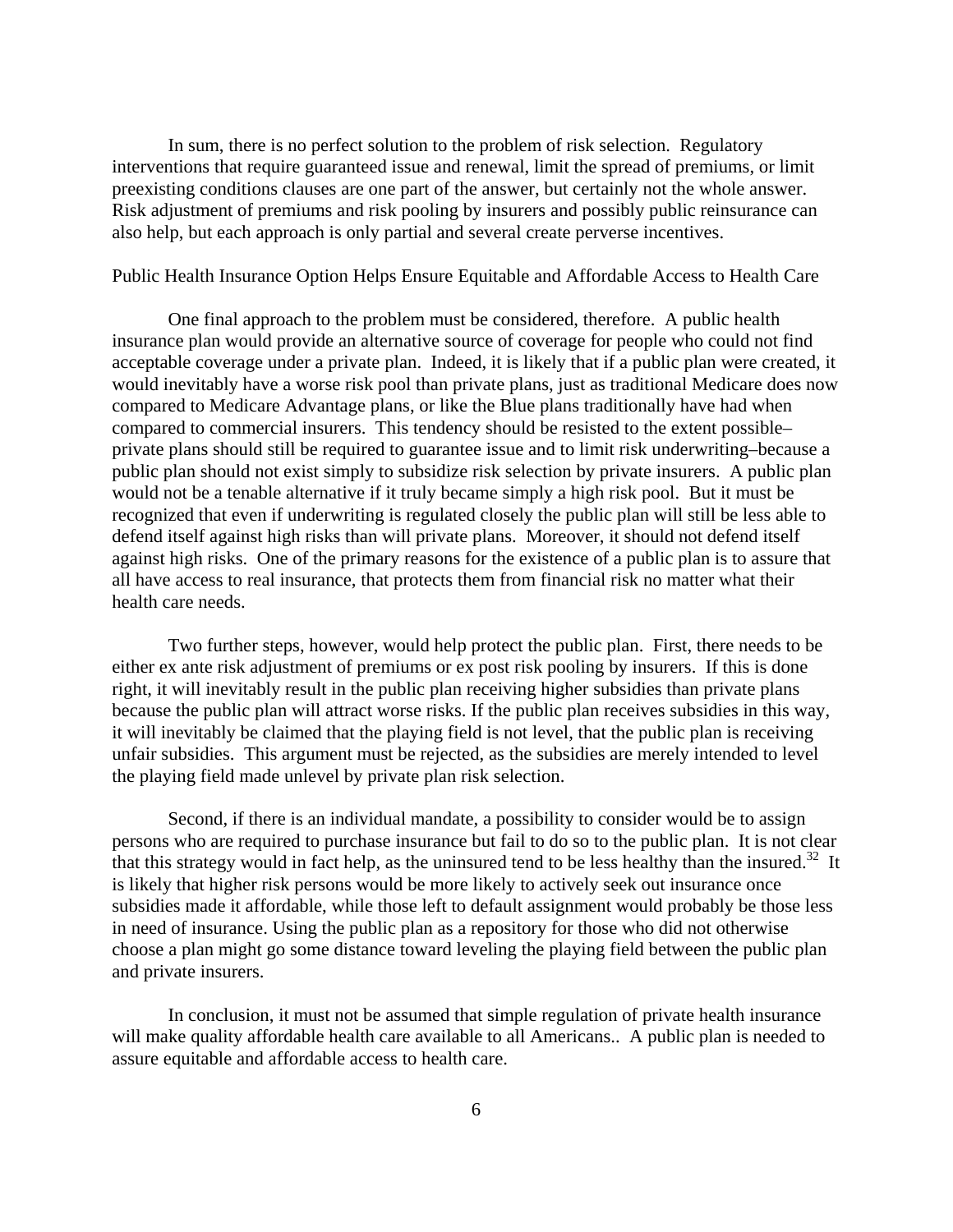#### **Notes**

1. Marc L. Berk & Alan C. Monheit, The Concentration of Health Care Expenditures Revisited, Health Aff. 20(2), 2001: 9, 12.

 $\overline{a}$ 

2. Risk selection is less of an issue in the large group market since groups assembled for employment purposes usually are large enough to present an acceptable risk pool to insurers.

3. Wynand P.M.M. van de Ven et al., Risk Adjustment and Risk Selection in Europe: 6 Years Later, Health Policy 83, 2001: 162.

4. Susan Laudicina, Joan Gardner & Angela Crawford, State Legislative Health Care and Insurance Issues, 2008 Survey of Plans (Washington, D.C.: Blue Cross and Blue Shield Association, 2008), 57.

5. See, exploring the complex issues involved in rate regulation, Mark Hall, The Structure and Enforcement of Health Insurance Rating Reforms, Inquiry 37, 2000/2001: 376.

6. See on small group market regulatory reforms and their effects, Kosali I. Simon, What Have we Learned from Research on Small-Group Insurance Reforms, in Alan C. Monheit & Joel C. Cantor, eds, State Health Insurance Market Reform: Toward Inclusive and Sustainable Markets (New York, N.Y.:Routledge, 2004), 21-45 (finding regulatory reforms had little effect on the extent of insurance or on the availability of insurance offers, and either increased price or had little effect of it); and on individual market regulatory reforms, Deborah Chollet, What Have we Learned from Research on Individual Market Reform?, in Monheit and Cantor, supra, 46 (evidence is inconsistent on effects of individual market reform). See also on individual market reforms, Beth Fuchs, Expanding the Individual Health Insurance Market: Lessons from the State Reforms of the 1990s (Robert Wood Johnson Synthesis Project, 2004) (finding increased average premiums and access for high risk applicants following individual market reforms).

7. These tools are comprehensively described in Wynand P.M.M. van de Ven, et al., Risk Adjustment and Risk Selection on the Sickness Fund Insurance Market in Five European Countries, Health Policy 65, 2003: 75, 91-92.

8. See Milliman, Inc., Consumer-Driven Health Care Impact Study (2008) (finding that consumer-driven plans attract a significantly more healthy population than traditional plans).

9. One study found that insurers in the New Jersey individual market in 1999 charged \$3,312 more per year for single coverage with a \$500 deductible than for a policy with a \$1000 deductible, i.e. the difference in premiums was six times the difference in benefits. Mark Hall, Elliott Wicks & Janice Lawlor, HealthMarts, HIPCs, MEWAs and AHPs: A Guide for the Perplexed, Health Aff. 20(1), 2001: 142, 148.

10. Wynand P.M.M. van de Ven, Access to Coverage for High-Risks in a Competitive Individual Health Insurance Market: via Premium Rate Restrictions or Risk-Adjusted Premium Subsidies?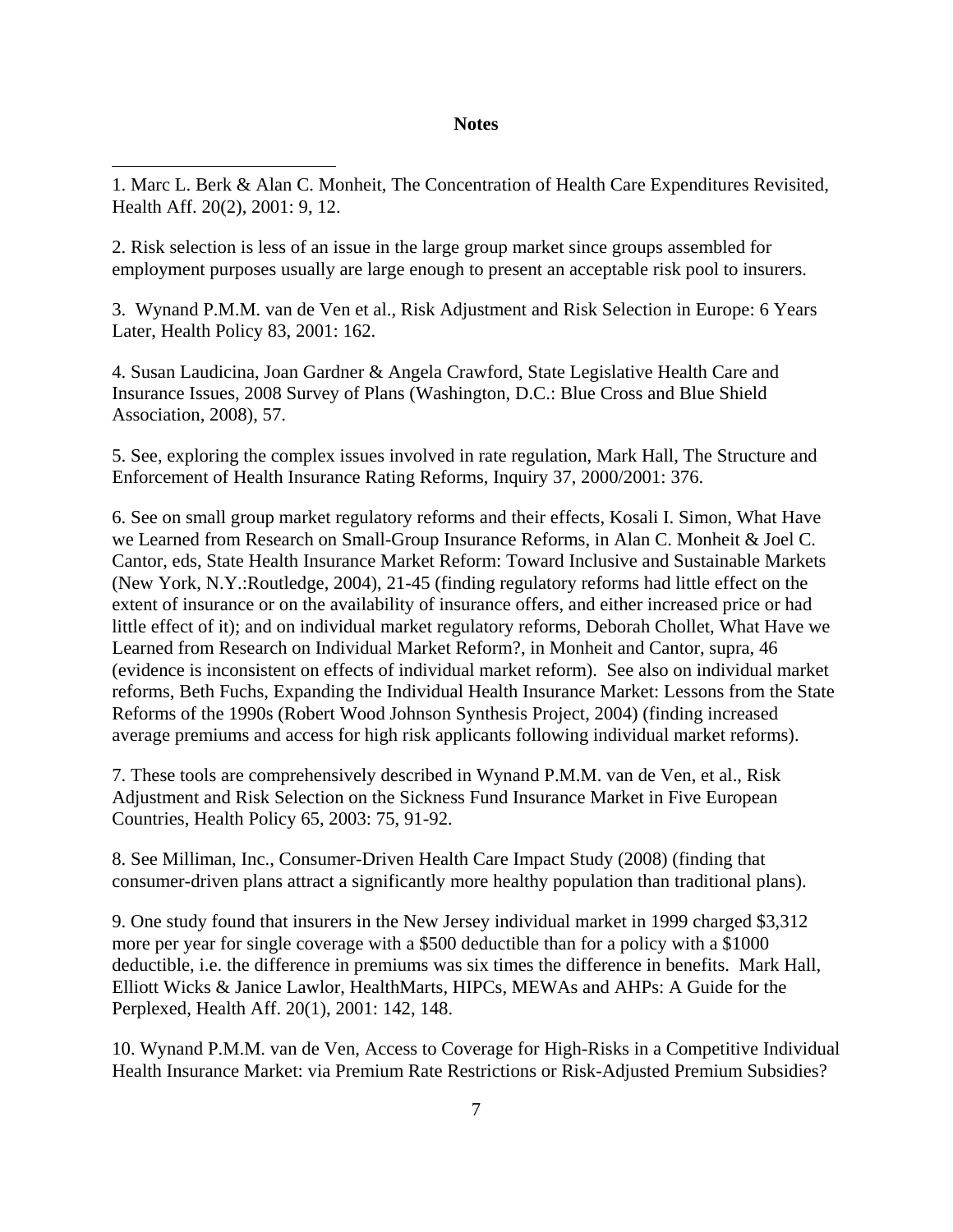J. Health Econ. 19, 2001: 311, 321.

 $\overline{a}$ 

11. "Standard" or "basic" policies required by state law have, it is believed, become dumping grounds for high risk applicants in some states. Chollet, supra at 52.

12. Hall, Wicks & Lawlor, supra at 150. Indeed, the usual regulatory division between individual, small group and large group plans creates the possibility of a wide variety of strategies, such as group trusts, self-insured small groups, and list billing to avoid underwriting and rate regulations and support risk selection. See Mark Hall, The Geography of Health Insurance Regulation, Health Aff. 19(2),2000: 173.

13. Van de Ven, Risk Adjustment, 6 Years Later, at 169.

14. See van de Ven, Risk Adjustment, supra at 91-92. This strategy is also possible in the Netherlands.

15. Mark Hall, The Competitive Impact of Small Group Health Insurance Reform Laws, U. of Mich. J. L. Rev. 32, 1999:685, 724-25

16. Mark Hall, The Role of Independent Agents in the Success of Health Insurance Market Reform, Milbank Quarterly 78(1), 2000: 23.

17. See Karen Pollitz, Private Health Insurance Market Regulation, Testimony before Senate Finance Committee (June 16, 2008).

18. Van de Ven, Access, supra at 319.

19. Chollett, supra at 51-52.

20.Len M. Nichols, Improving State Insurance Market Reform: What's Left to Try? in Monheit & Cantor, supra at 134, 137.

21. Nichols, supra at 137.

22. See, discussing risk adjustment strategies and technology, Joseph P. Newhouse, Pricing the Priceless (Cambridge, Ma.: MIT Press, 2002).

23. van de Ven, et al., Risk Adjustment, 6 Years Later, supra at 170.

24. January Angeles & Edwin Park, "Upcoding" Problem Exacerbates Overpayments to Medicare Advantage Plans (Washington, D.C.: Center on Budget and Policy Priorities, 2009).

25.M. Susan Marquis, How can Reform Work Better, in Monheit and Cantor, supra, at 123, 125.

26. Laudicina, Gardner & Crawford, supra at 57, 59